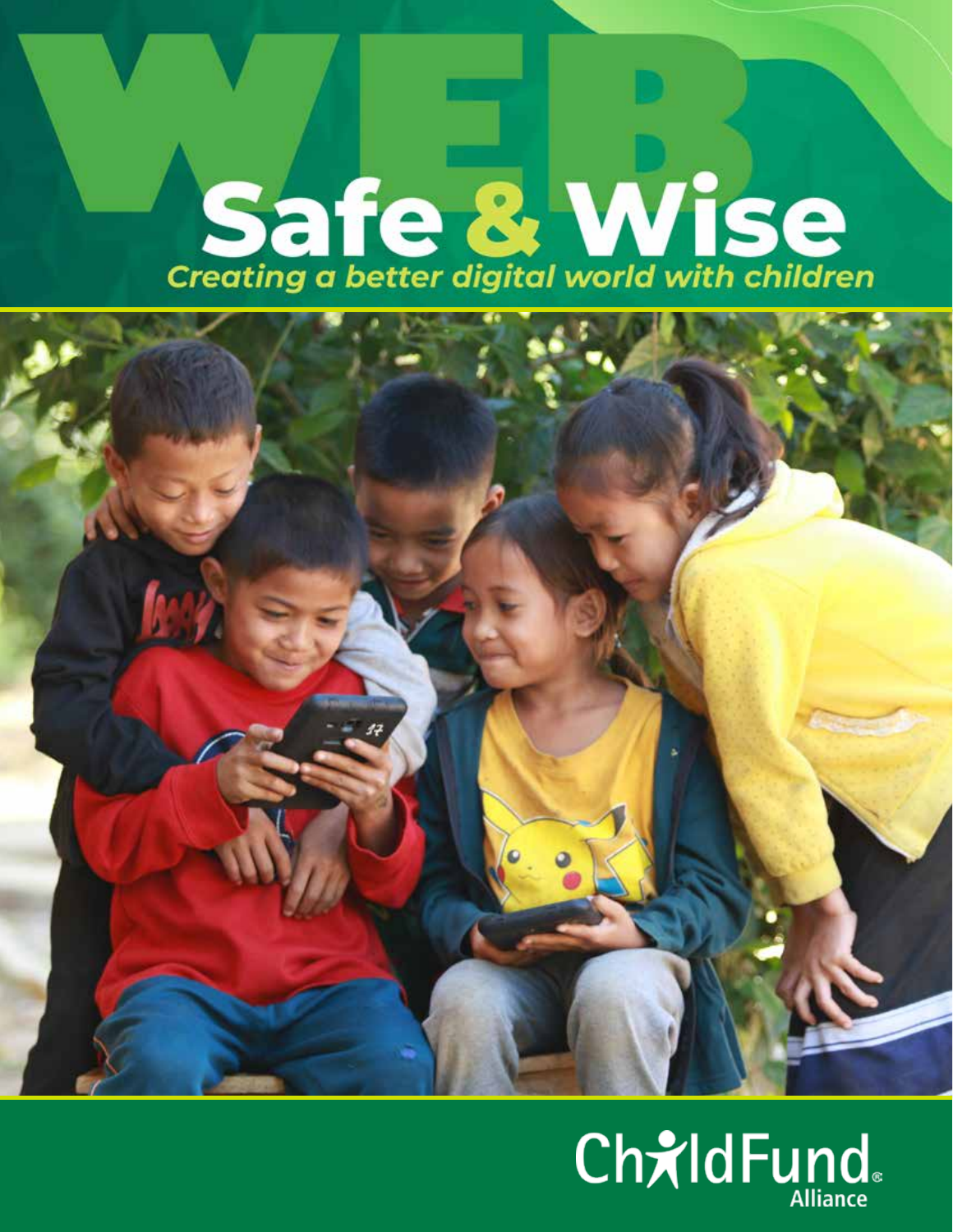2 | ChildFund Alliance | childfundalliance.org 3 | ChildFund Alliance | childfundalliance.org

## **Executive Summary**

Eleven child-focused development agencies are part of the global ChildFund Alliance network, which helps children and their families overcome poverty and the underlying conditions that prevent children from reaching their full potential.

> Barnfonden (Sweden) Children Believe (Canada) Educo (Spain) Un Enfant par la Main (France) WeWorld (*Italy*)

Together we reach nearly 23 million children and family members in 70 countries. Members work to end violence and exploitation against children; provide expertise in emergencies and disasters to ease the harmful impact on children and their communities; and engage children, families and communities to create lasting change.

Our commitment, resources, innovation, knowledge and expertise serve as a powerful force to transform the lives of children around the world.

ChildFund Australia ChildFund Deutschland ChildFund International ChildFund Japan ChildFund Korea ChildFund New Zealand



## **ChildFund Alliance**

## **Members of ChildFund Alliance**

Over the last three decades, significant progress has been made in advancing children's rights to survival, opportunity, and protection, and in ensuring young people can be heard on matters affecting their lives.

The rapid expansion in digital technologies, however, is now exposing children to an increasing range of threats to their safety and wellbeing.

Globally, laws and policies to keep young people safe online are insufficient and inconsistent. This threatens children's ability to access the positive benefits the internet offers, while also being protected from potential dangers.

Further, the extent of harm caused by online connectivity can be exacerbated by a range of contextual factors, such as children's resilience, parental guidance and support, and a child's level of digital literacy.

ChildFund has a long-standing commitment to ending violence against children. Over the next four years, our global strategy will focus on addressing the risks emerging in the digital environment, while empowering children and young people to become effective digital citizens. This will require their access to information and learning, and exposure to skills to use technology safely and responsibly.

Our efforts will include the expansion of digital literacy and online safety programming in the countries where we work, and the launch of our WEB Safe & Wise campaign. Our global advocacy initiative will focus on driving stronger laws and policies to protect children from online child sexual exploitation and abuse and efforts to help them become effective digital citizens.

ChildFund believes all children have a right to be safe online. Our overarching goal is to increase awareness, education, and regulation to enhance children's online experiences while keeping them safe from predators.





© ChildFund Alliance May 2022

ChildFund Alliance 545 Fifth Avenue, Suite 1402 New York, NY 10017

+1.212.697.0859 info@childfundalliance.org childfundalliance.org

*WEB Safe* & *Wise: Creating a better digital world with children*, prepared by ChildFund Alliance Secretariat and the ChildFund Online Safety Group.

Cover image: Children using technology as part of ChildFund Laos' education programs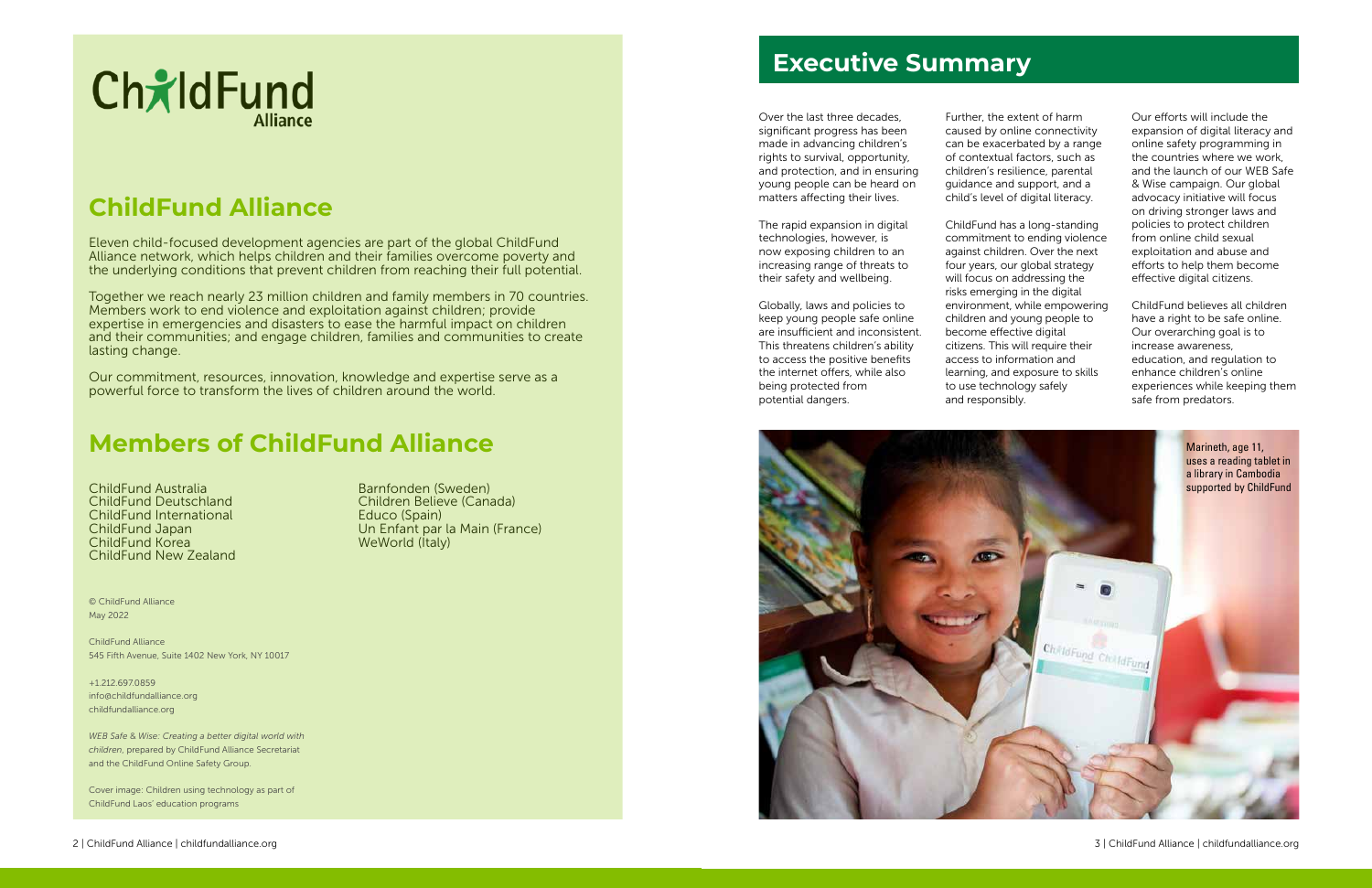## **Situation Overview Children online: a balancing act**

Since the adoption of the United Nations Convention on the Rights of the Child (UNCRC) in 1989, the world's most widely ratified human rights treaty, the implementation of new laws and policies have resulted in unprecedented improvements in the lives of children and young people.

It is estimated that a child goes online for the first time every half second,<sup>1</sup> with more than

These advancements in protections have occurred primarily in physical environments and have not fully been extended to the digital environment.

200,000 children using the internet daily, and around 800 million actively engaged on social media.*<sup>2</sup>*

In 2007, the European Council developed the European Convention on the *Protection of Children*  against Sexual Exploitation and Sexual Abuse,<sup>8</sup> known as the Lanzarote Convention.

The uploading and live streaming of online child sexual exploitation and abuse (OCSEA) material*<sup>3</sup>*has increased at an alarming rate.*<sup>4</sup>*

Coinciding with COVID-19 related lockdowns and school closures, even more children have moved online to learn, play and socialize.*<sup>5</sup>*

However, alongside the risks of internet connectivity are substantial benefits for young people. Online engagement

can provide increased opportunities for children's participation in formal and informal learning experiences, civic engagement, and the creation and sharing of ideas and content with their peers, communities, and decision-makers.

Online platforms can also support children in developing their sense of identity and belonging, and help to build peer, family, intergenerational and community relationships.

#### Legislative protections for children online

In 2020, the International Telecommunications Union (ITU) updated its *Guidelines on Child Online Protection*. *9* 

In 2021, the United Nations published *General comment No. 25 on children's rights in relation to the digital environment*. *10*

In 2021, Germany introduced *The Act to Amend the Network Enforcement Act11* to combat online hate speech and fake news in social networks.

In 2021, Australia introduced the *Online Safety Act12* which extends the reach of the *Broadcasting Services Amendment (online services) Act 1999* to allow the issuing of removal notices, link deletion notices and app removal notices in relation to child sexual exploitation and abuse material. It also provides for the creation of industry codes of practice.

Digital connectivity presents an opportunity to improve children's lives by increasing their access to information and learning resources, and by expanding opportunities for social and civic engagement.

Conversely, it represents a risk to children's health and wellbeing. The expansion of digital technologies and platforms have fostered an environment where perpetrators have the power to abuse, groom, and exploit children.

Advancements to infrastructure, network coverage, and peer-to-peer networks have been driven by commercial interests and do not adequately consider a child's best interests.

These technological advancements, coupled with the expansion of the Dark Web,*<sup>6</sup>* have changed how offenders produce and share child sexual abuse material (CSAM), leading to increased livestreaming and on-demand OCSEA.*<sup>7</sup>*

Children living in vulnerable or marginalized situations can be more susceptible to

extortion and manipulation, and often have fewer resources at home to protect them from online threats. Many young people have insufficient awareness of the risks they face, and technological advancements constantly outpace regulations intended to protect them.

In the past few years, however, there have been some positive advances in policies and laws (see legislative protections below).

Where effective laws and policies do exist, however, enforcement is often inconsistent, as law enforcement agencies seldom have the human and financial resources, technical capacity, and appropriate legal tools to investigate cybercrimes.

There also remains an urgent need to create a uniform process for referrals between child protection actors and law enforcement, and to ensure resources are available to protect children and support child survivors of online abuse.

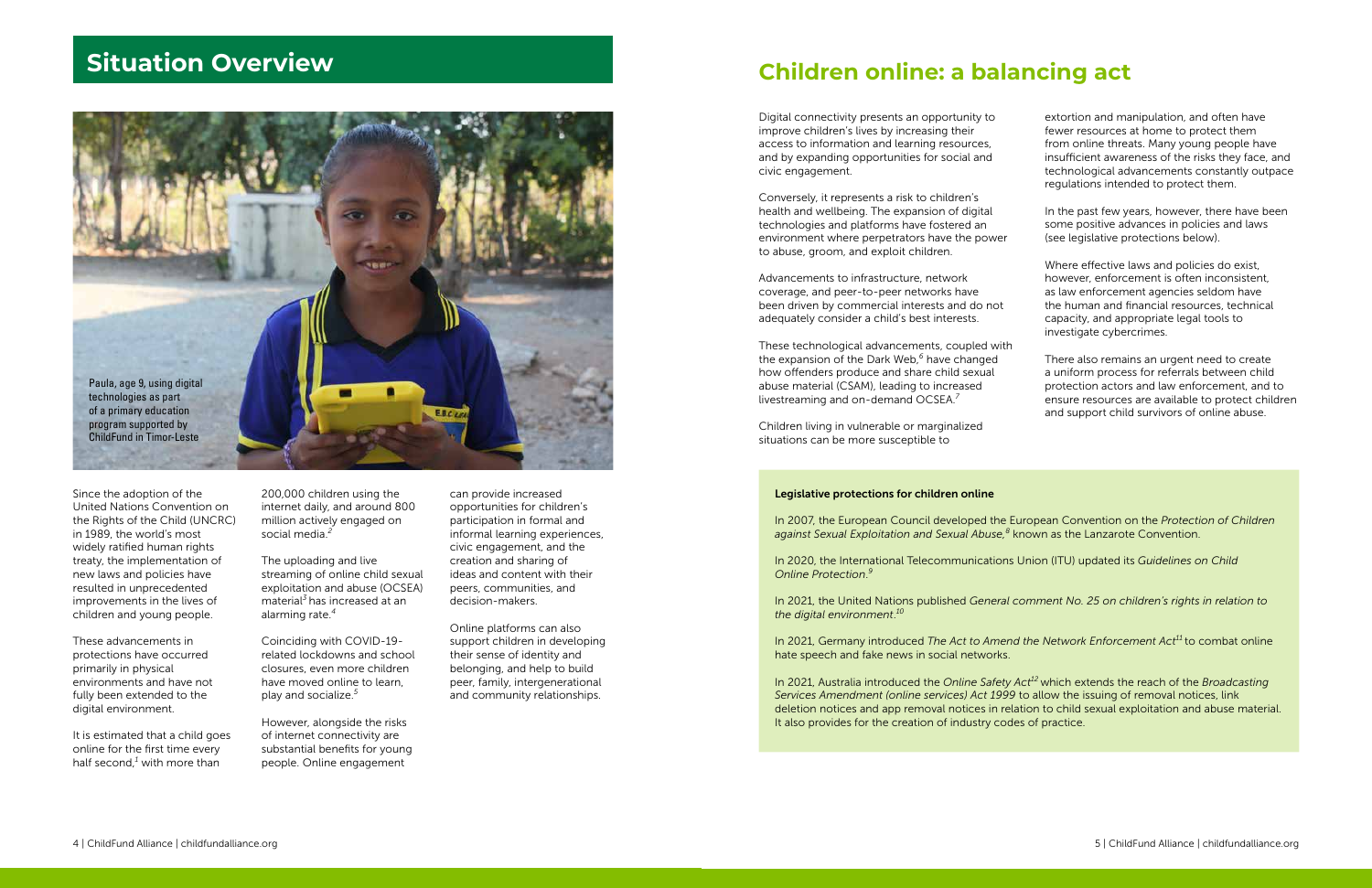## **Digital rights for children Valuing children's ideas**

Healthy childhoods are the foundation for the development of healthy behaviors and practices and lead to sustainable and thriving societies.

The *United Nations Convention on the Rights of the Child*  (UNCRC) is one of the most rapidly ratified human rights treaties in the history of the United Nations.

It became law in 1990 and serves as the foundation for the provision, protection, and participation of children. This coincided with the public release of the source code for the world's first web browser.*<sup>13</sup>*

At that time, no one could have predicted the impact the internet would have on society as a whole and specifically on children and young people.

Three decades later, in order to live up to our commitments enshrined in the UNCRC, we must equally respect children's rights online as well as offline. Access to digital devices or connectivity is not yet a guaranteed right for children, which heightens existing inequalities.*<sup>14</sup>*

Children have voices, and their ideas add value. Article 12 of the UNCRC stipulates the right of children to have their views considered in decisions affecting their lives: "States Parties shall assure to the child who is capable of forming his or her own views the right to express those views freely in all matters affecting the child … in accordance with the age and maturity of the child."

Affordable and reliable access to technology, the internet and public services will bridge the digital divide and allow for children to have increased and consistent opportunities to develop their digital skills safely and healthily.

While the UNCRC is the most comprehensive guide to

children's rights, it does not implicitly cover the digital environment, which is why *General comment No. 25*  is significant.

General comments provide a comprehensive basis to address evolving thematic issues, evidence-based provisions, and suggested approaches for modernizing and implementing treaties.

*General comment No. 25*  substantiates that children's rights apply equally both online and offline. It also makes concrete recommendations on how to harmonize laws and policies while promoting, respecting, and protecting children's rights in the digital environment.

All children, including those from vulnerable and marginalized situations, have the right to contribute their views and solutions to the design, delivery and evaluation of legislation, policies, products, and services that affect their safety and ensure the fulfillment of their needs and rights in the digital environment.



6 | ChildFund Alliance | childfundalliance.org 7 | ChildFund Alliance | childfundalliance.org

*General comment No. 20 (2016) on the implementation of the rights of the child during adolescence15* advances the guidance on children's participation and calls upon governments to ensure adolescents contribute to the development, implementation and monitoring of all relevant legislation, policies, services, and programs affecting their lives.

Children's digital citizenship,*<sup>16</sup>* and their ability to use technology, affords them both safety and empowerment in realizing their right to participate online. However, many reasons exist as to why children are unable to reach or access the required skills to engage in safe online environments.

Inequitable global technological access, and the cost of digital devices, can mean their ability to participate online is simply out of reach. Where internet connectivity is available, the digital literacy knowledge gaps of their parents, caregivers and educators can mean they are exposed to dangers while online.

Understanding how the digital world works, even where a child's ability to access it is limited, is still essential to preventing harmful situations from occurring. It also helps ensure young people are equipped with the necessary tools so they can protect themselves once they do venture into digital environments.*<sup>17</sup>*



| The benefits and risks for children's engagement online        |                                            |
|----------------------------------------------------------------|--------------------------------------------|
| <b>BENEFITS</b>                                                | <b>RISKS</b>                               |
| Formal and informal learning                                   | Exposure to harmful online content         |
| Information                                                    | Misinformation/disinformation              |
| Health literacy                                                | Online child sexual exploitation and abuse |
| Civic engagement                                               | Cyber-bullying                             |
| Identity and belonging                                         | Privacy violations                         |
| Peer, family, intergenerational and community<br>relationships | Harassment                                 |
| Play and recreation                                            | Grooming                                   |
| Youth employment opportunities                                 | Sextortion                                 |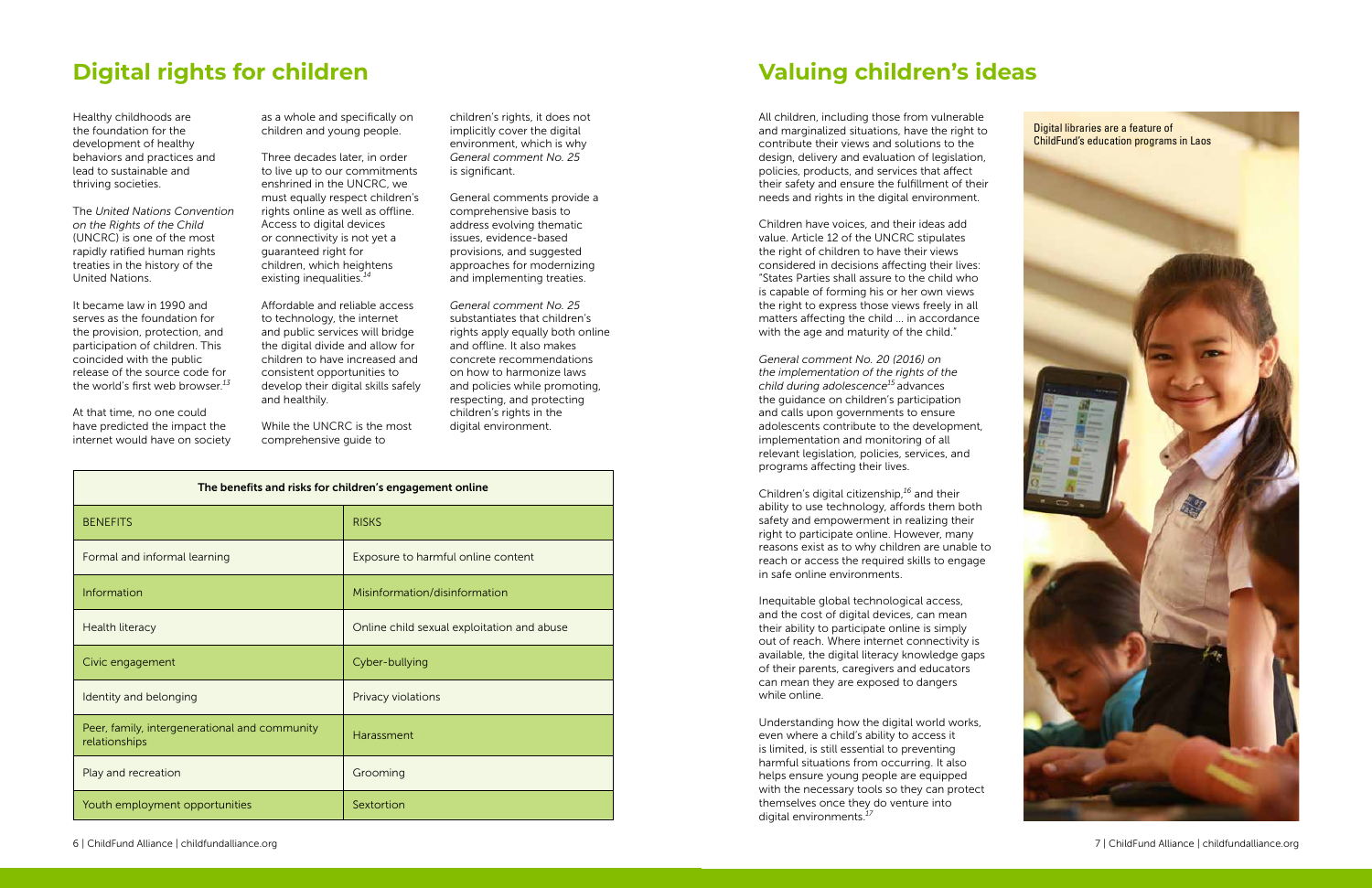## **ChildFund: protecting children online The Programmatic response**

In February 2022, ChildFund Alliance released a four-year strategic plan that reasserts our long-standing commitment to ending violence against children (EVAC).

Our #FreefromViolence campaign, launched in 2016, played a key role in securing the United Nations Sustainable Development Goal Target 16.2: end the abuse, exploitation, trafficking and all forms of violence against and torture of children.

Our goal now is to build upon our past advocacy work by tackling new and evolving risks that are currently affecting millions of children, and which will likely affect exponentially more children in the future if left unaddressed. Above all else, as the world experiences continued disruption and upheaval, we need a strengthened focus on protecting children, their rights, and their wellbeing more than ever before.

Our first priority, identified in our strategic plan, is to examine the rise in risks to children online. This will require a balance between mitigating the mounting dangers they face in an ever

more connected world, while simultaneously supporting and empowering children to benefit from opportunities in a digital environment.

> In Benin, we developed a digital training model for the protection of children, adolescents, and young people from violence on the internet and learning resources to help them safely navigate online.

Across the globe increased access to the digital world, lack of online safeguards, and low awareness of risks amongst children and their caregivers make children particularly vulnerable to online threats. Further, the extent of harm caused depends on many factors, such as children's resilience, parental guidance and support, and a child's level of digital skills, such as knowing how to manage privacy settings.

In Japan, we are participating in an initiative to expand the national Child Rights Act to include online safety and establish a Child Rights Regulatory Authority with direct responsibility for online safety including removing child sexual abuse material (CSAM) from the digital environment.

To address the increasing threats children face online, ChildFund Alliance will build on our programming and advocacy efforts, leverage existing collaborations, and create new partnerships with those committed to ending violence against children online.

In Vietnam, we established an innovative program aimed at preventing the online abuse and exploitation of children and teaching youth core competencies to be safe online. The program works with schools to create safe learning environments and mobilizes parents, youth, educators, and the private sector to play an active role in strengthening children's online safety.

We will raise awareness focused on the areas of prevention, protection, and participation, and mobilize key stakeholders to help children reach their full potential.

In the latter part of 2021, ChildFund conducted an online safety mapping exercise across its membership to identify the work underway to address online violence. Evidence shows that over 80% of programs took place in the global south, and include the following initiatives:

In Ecuador, ChildFund created a digital education program promoted by Fundación Telefónica Movistar to increase digital literacy and support children's development of 21st century skills. This program reached more than 60,000

teachers, 100,000 students, and 700 schools. We also supported the development of a pact between the Government of Ecuador and children and adolescents with the aim of protecting their rights, dignity, and comprehensive development to achieve a

secure internet.

#### In the Republic of Korea,

ChildFund is supporting an education program implemented by primary and middle school

teachers, community center teachers, and library program facilitators that aims to increase children's and adolescents' digital citizenship.

A preliminary snapshot of countries with ChildFund online safety programs can be found in Annex 1 (page 12).

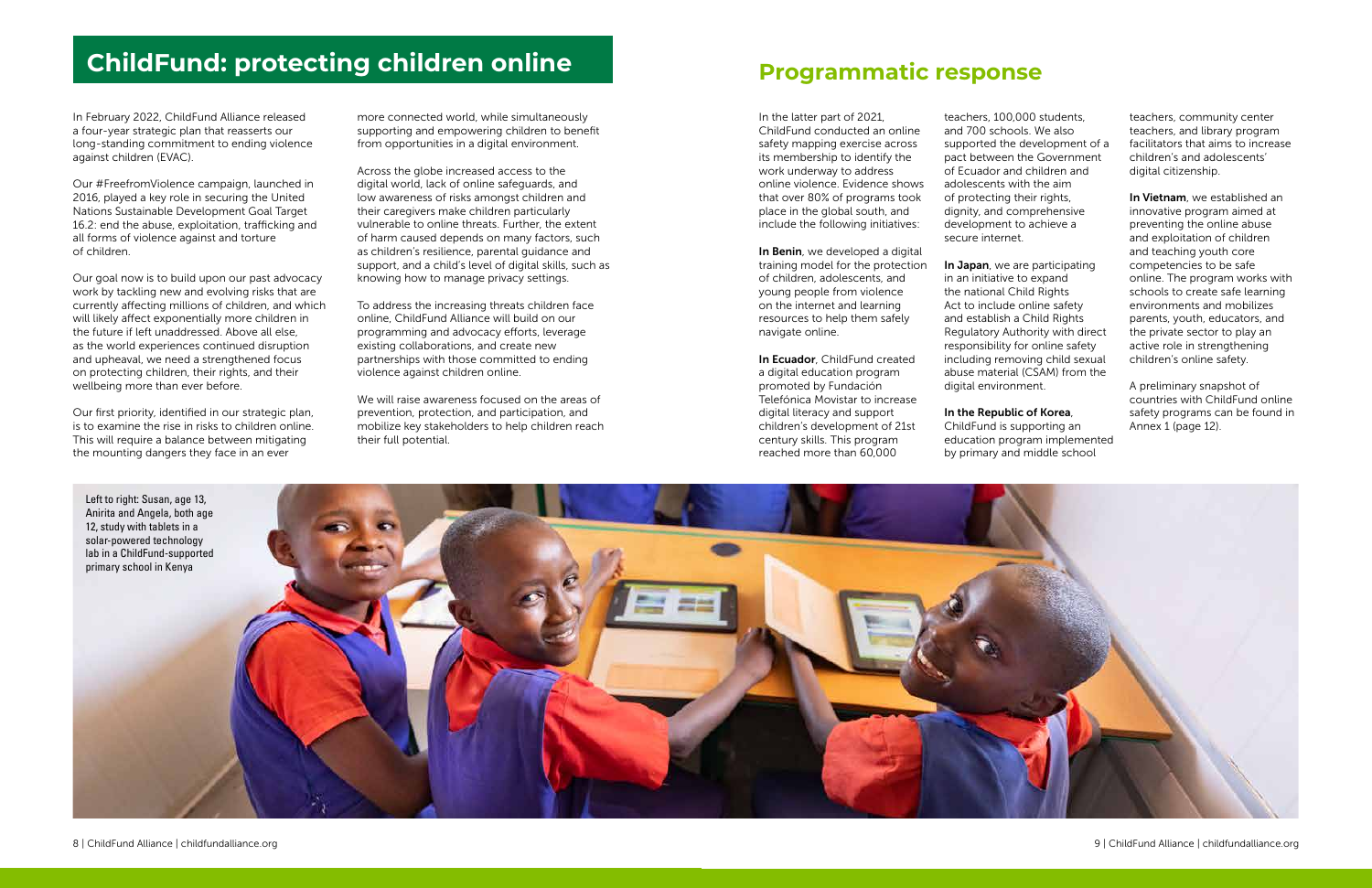

### **WEB Safe & Wise: an online safety campaign**

ChildFund Alliance is committed to building an accessible, safe, and inclusive digital world for all children and young people based on an ecological framework that requires governments, industry, community members and families to take action.

Our WEB Safe & Wise advocacy campaign is focused on two outcomes; laws and policies to protect children from online child sexual exploitation and abuse are strengthened; and children are effective digital citizens who are equipped to participate in online civic engagement safely, ethically, and responsibly as part of their healthy development.

Over the course of this global initiative, we will work with government authorities at the global, national, and sub-national level, leaders in the tech industry and the broader digital community, and with civil society, to advance these calls to action.

We will join with partners to promote these policy asks and mobilize key stakeholders. Based on decades of global programming experience, we are also cognizant that preventing and addressing online child exploitation will have limited impact unless we consider children and their communities as a critical part of the solution.

By launching WEB Safe & Wise, it is our hope and intention that governments, the tech industry, and other stakeholders involved in the protection and participation of children in the digital environment will adopt these asks, transforming the way they approach, coordinate, budget, allocate resources to, and criminalize online abuses against children.

Across low, middle and high-income country contexts, ChildFund seeks global policy asks to improve protections, and support digital skills development and citizenship.

#### 1. Child Protection

*To national government authorities:*

- 1.1 Allocate a mandated ministry and/or lead agency to lead cross-governmental coordination to prevent online harms against children through awareness raising, education, and regulation.
- 1.2 Develop, strengthen, and enforce comprehensive laws that criminalize online child sexual exploitation and abuse acts (OCSEA) including, but not limited to sextortion, online grooming, and livestreaming of child sexual abuse.
- 1.3 Strengthen and resource existing child protection systems to incorporate online elements of violence against children and ensure that adequately resourced end-to-end social support services are available for all child survivors of online child sexual exploitation and abuse.
- 1.4 Allocate resources nationally during budget processes to develop training programs for parents and caregivers, frontline workers, and service providers on how to identify, report and respond to child online safety risks and suspected OCSEA.
- *To tech industry leaders:*
- 1.5 Develop mandatory industry codes in consultation with young people to safeguard them online and protect them from age-inappropriate content across platforms and providers.

#### 2. Child Participation

*To national government authorities:*

- 2.1 Prioritize resourcing for stable, widereaching, and affordable internet connectivity and reliable electricity infrastructure so that all children and young people have the access required to develop the necessary protective behaviors to stay safe online.
- 2.2 Adopt quality online safety curricula in formal and informal education settings and across urban and remote locations that develop core digital competencies (e.g., using privacy settings, understanding the permanency of online content) and good digital citizenship.
- 2.3 Create more community-based mechanisms for child safe disclosure and reporting of OCSEA, including parenting or youth groups linked to formal child protection systems.
- 2.4 Invest in dedicated development programs for children and young people that educate them about consent, healthy relationships and how to disclose abuse safely.

*To civil society:*

2.5 Conduct periodic research of children's online experiences to inform policy, programming, and resourcing decisions. At a minimum, such research should document children's levels of digital literacy and their family's access to and use of digital technology.

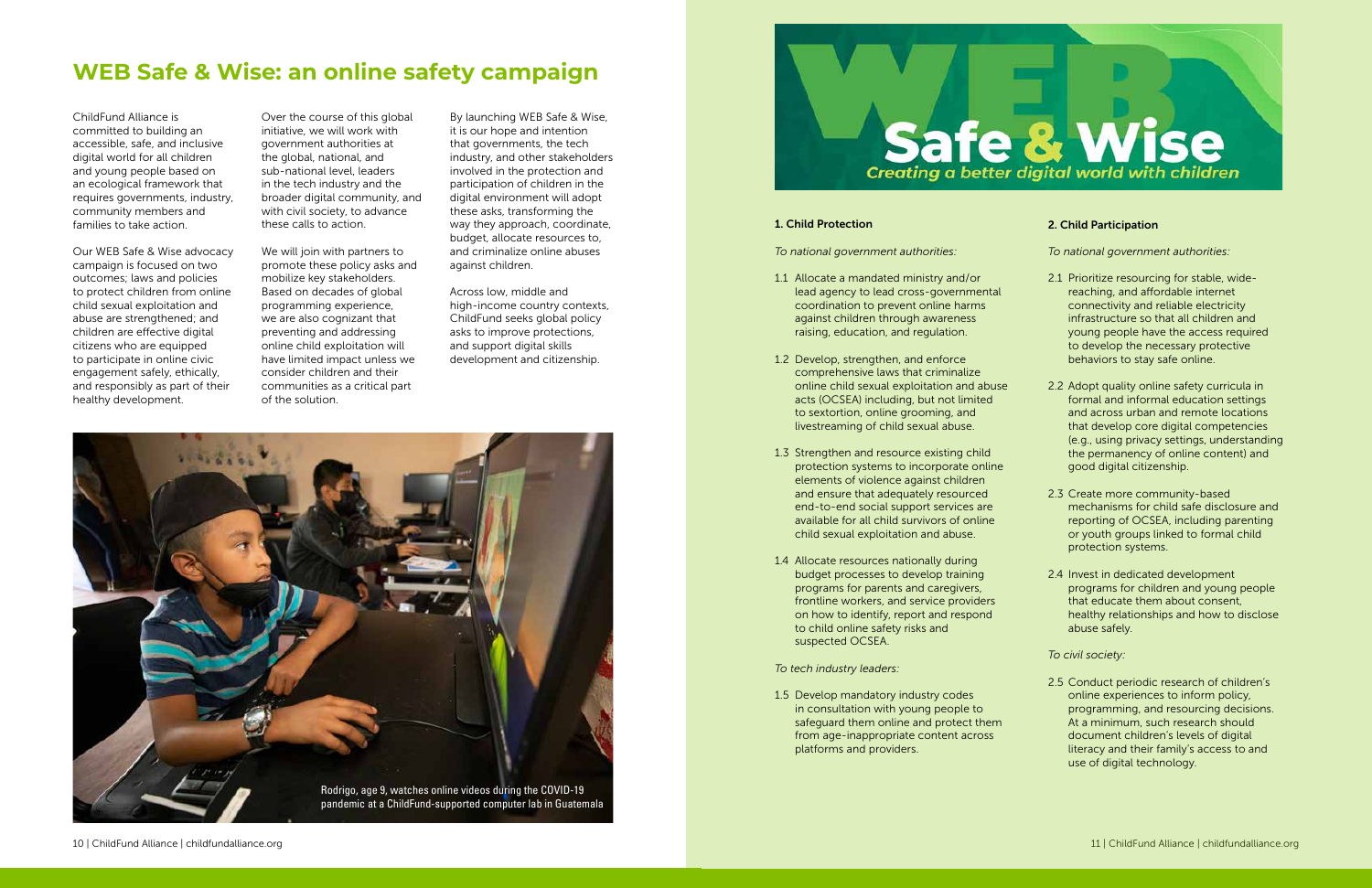## **Annex 1 Snapshot of ChildFund Online Safety Programs**

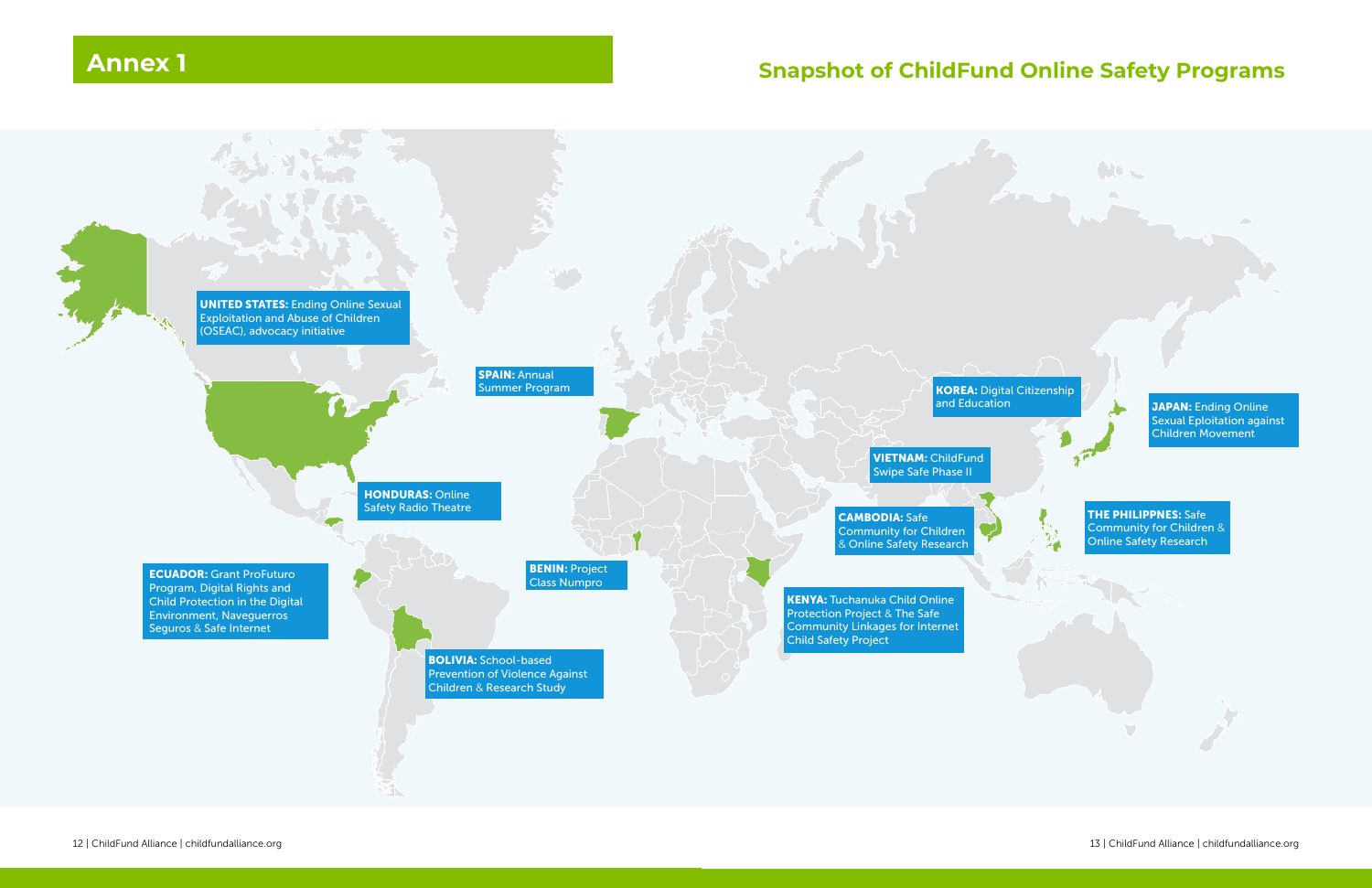*1* UNICEF: www.unicef.org/protection/violence-against-children-online

*2* The Global Partnership and Fund to End Violence Against Children: www.end-violence.org/safe-online

*3* Disrupting Harm, research by ECPAT International, INTERPOL and UNICEF: www.interpol.int/en/ Crimes/Crimes-against-children/Projects-to-protect-children/Disrupting-Harm

*4* Global Threat Assessment 2019, WeProtect Global Alliance: www.end-violence.org/sites/default/files/ paragraphs/download/Global%20Threat%20Assessment%202019.pdf

<sup>9</sup> The Guidelines on Child Online Protection, co-authored by the International Telecommunication Union: https://www.itu-cop-guidelines.com

*5* Coronavirus Disease (COVID-19) and Its Implications for Protecting Children Online, UNICEF: www. unicef.org/documents/covid-19-and-implications-protecting-children-online

*6* Dark web definition, Merriam Webster: www.merriam-webster.com/dictionary/dark%20web

*7* Child exploitation, EUROPOL: www.europol.europa.eu/crime-areas-and-statistics/crime-areas/ child-sexual-exploitation

*8* Protection of Children against Sexual Exploitation and Sexual Abuse (Lanzarote Convention), Council of Europe: https://rm.coe.int/protection-of-children-against-sexual-exploitation-and-sexualabuse/1680794e97

*<sup>10</sup>* General comment No. 25 (2021) on children's rights in relation to the digital environment, Office of the High Commissioner for Human Rights: www.ohchr.org/en/documents/ general-comments-and-recommendations/general-comment-no-25-2021-childrens-rights-relation

*<sup>11</sup>* Act to Amend the Network Enforcement Act, Bundeministerium der Justiz: www.bmj.de/SharedDocs/Gesetzgebungsverfahren/Dokumente/Bgbl\_NetzDG. pdf;jsessionid=D4DE27B32DEEC4B8B1910FE6781E8324.1\_cid334?\_\_blob=publicationFile&v=2

*<sup>12</sup>* Online Safety Act 2021, Australian Government: www.legislation.gov.au/Details/C2021A00076

*<sup>13</sup>* History of the Web, World Wide Web Foundation: https://webfoundation.org/about/vision/ history-of-the-web

*<sup>14</sup>* Children and young people's rights in the digital age: an emerging agenda, University of Western Sydney: https://researchdirect.westernsydney.edu.au/islandora/object/uws:38531

*<sup>15</sup>* General comment No. 20 (2016) on the implementation of the rights of the child during adolescence, United Nations: https://digitallibrary.un.org/record/855544?ln=en

*<sup>16</sup>* 21st Century Children as Digital Citizens, OECD: www.oecd.org/education/ceri/21st-Century-Children-as-Digital-Citizens.pdf

*<sup>17</sup>* Children and young people's rights in the digital age: an emerging agenda, University of Western Sydney: https://researchdirect.westernsydney.edu.au/islandora/object/uws:38531

*<sup>18</sup>* A Better Way to Protect all Children, UNICEF, UNHCR, Save the Children, World Vision: https://fecongd. org/pdf/crianca/BetterWayProtectChildrenUNICEF2012.pdf

## **Key Definitions Executive Construction Construction Construction Construction Construction Construction Construction Construction Construction Construction Construction Construction Construction Construction Construction**

Bullying, including Cyber-Bullying: Unwanted aggressive behavior by another child or group of children who are neither siblings nor in a romantic relationship with the victim. It involves repeated physical, psychological, or social harm, and often takes place in schools and other settings where children gather, and online.

Child protection systems: Formal and informal structures, functions, and capacities that have been assembled to prevent and respond to violence, abuse, neglect, and exploitation of children. Most important are the relationships and interactions between and among components and actors within the system.*<sup>18</sup>* A child protection system is generally agreed to comprise the following components: human resources, finance, laws and policies, governance, monitoring, and data collection, as well as protection and response services and care management. It also includes different actors – children, families, communities, those working at subnational or national level and those working internationally.

Child sexual abuse material (CSAM): Sometimes referred to as 'child pornography,' CSAM refers to material depicting acts of sexual abuse and/or focusing on the genitalia of the child. Child sexual exploitation material (CSEM) encompasses all sexualized material depicting children, including child sexual abuse material. The distinction between CSEM and CSAM is generally one of legal status. A decade ago, there were less than one million reports of CSAM. By 2019, that number had climbed to 70 million, a nearly 50 percent increase over figures reported in 2018. Many more remain undetected.

Digital citizen: A person using information technology in order to engage in society, politics, and government. Effective digital citizenship is being responsible, safe, and effective on the internet and digital devices.

Digital divide: The gulf between those who have ready access to computers and the internet, and those who do not.

Digital literacy: The ability to use information and communication technologies to find, evaluate, create, and communicate information, requiring both cognitive and technical skills.

#### Livestreaming of online child sexual abuse:

Involves the coercion of a child to participate in sexual activities, alone or with other persons. The sexual activity is, at the same time, transmitted live or 'streamed' over the internet and watched by others remotely, often those who have requested and/or paid for the sexual abuse of the child, sometimes dictating how the act should be carried out. This crime transcends national borders allowing perpetrators to abuse their victims from any location.

Online Child Sexual Exploitation and Abuse (OCSEA): Sexual exploitation or abuse of children which is partly or entirely facilitated by technology, for example over the internet or other wireless communications. It can include sexual exploitation that is carried out while the victim is online; identifying and/or grooming potential child victims online with a view to exploiting them sexually; or the distribution, dissemination, importing, exporting, offering, selling, or possession of, or knowingly attaining access to, child sexual exploitation material online.

Online grooming: This is a tactic used by perpetrators to establish and build a trusting relationship with a child using the internet or other digital technologies in order to manipulate, exploit and abuse them online and/or offline.

Online sexual harassment: Unwelcome sexual advances, requests or demands for a sexual favor, and other verbal or physical conduct of a sexual nature. 'Sexual harassment' refers not only to sexual conduct with the explicit intention to violate the dignity of another person, but also conduct of a sexual nature that a person experiences as offensive or intimidating.

Sextortion: Where an individual is blackmailed using self-generated, explicit images of that person in order to extort sexual acts, money, or other benefits from her/him. The blackmailer typically threatens to share the material without the consent of the depicted person, for example by posting the images on social media. Children or young people may be coerced into continuing to produce sexual material and/or told to perform distressing acts under threat of exposure to others of the material. In some instances, the abuse spirals so out of control that victims have attempted to self-harm or commit suicide as the only way of escaping it.